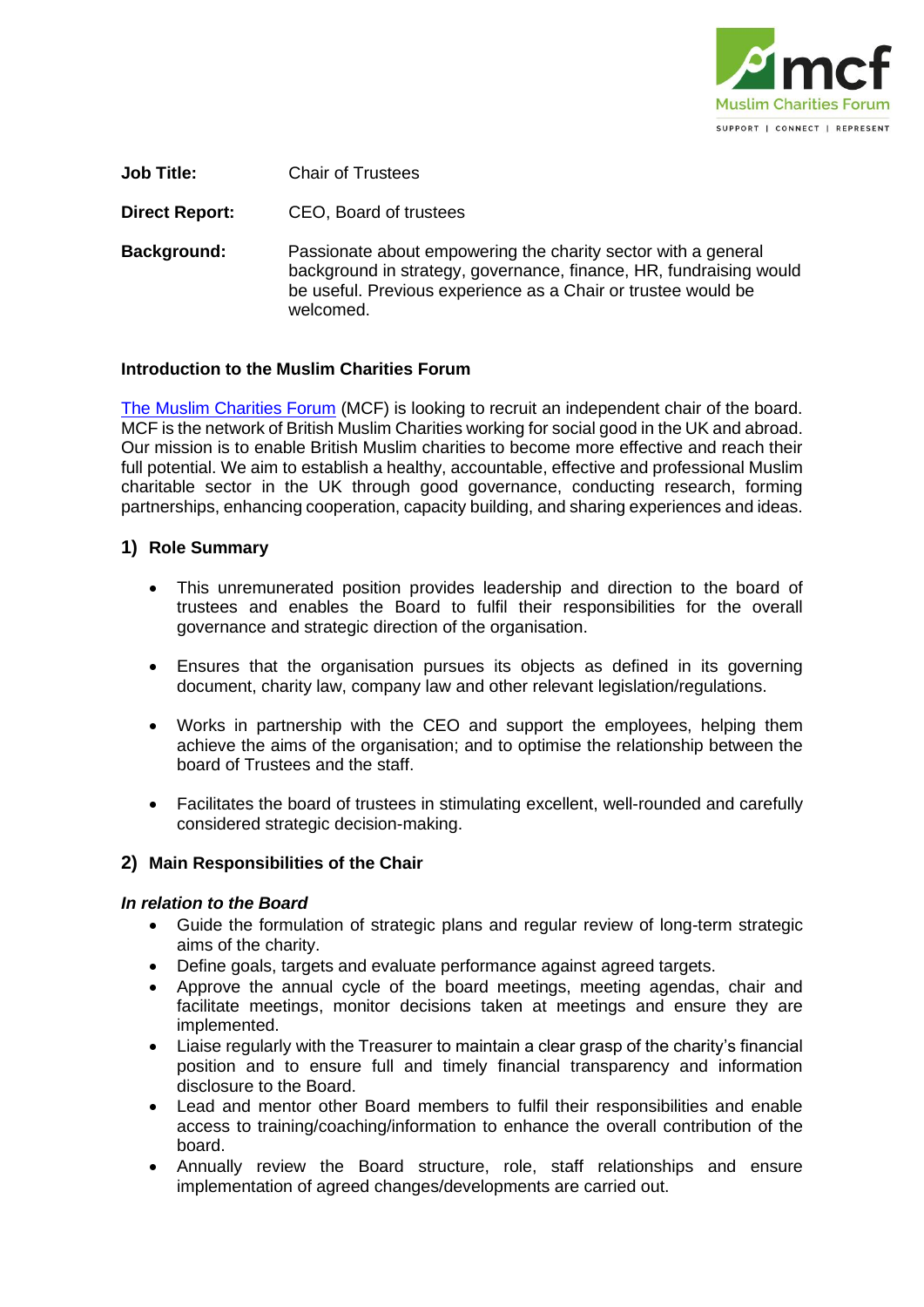

- Encourage team working among Board members and encourage them to identify and recruit new trustees as required.
- Create a strong, profitable and fulfilling working relationship with trustees and the CEO through review and self-reflective evaluation of contributions and effectiveness of the board.

# *In relation to the CEO*

- In participation with the board, appoint the CEO and lead the process of appraising and constructively guiding the performance of the CEO
- Assume guardianship of the legal and financial integrity of the organisation.
- Consult with CEO on matters of strategy, governance, finance and HR.
- Oversee the CEO's activities in the context of the implementation of Board's strategy.
- Maintain careful oversight of any risk to reputation and/or financial standing of the organisation.

## *In relation to the community and code of conduct*

- Represent the organisation at appropriate events and meetings.
- Lead the Board in fostering relations with potential funders and donors.
- Act as final stage adjudicator for disciplinary and grievance procedures if required.
- Facilitate change and address conflict within the Board of Trustees, within the organisation and liaise with the CEO to achieve this.
- Undertake review of external complaints as defined by the organisation's complaints procedure.
- Ensuring adherence and compliance around key policies to e.g. Equality of Opportunity, Health & Safety and in all decisions and discussions of the Board and its sub-committees.
- Attend and be a member of other committees or working groups when appropriate in role as Chair.
- In order to perform the above role, the Chair should have reasonable access to all staff and information, in line with the board's fiduciary duties.

# **3) Qualities of a Chair**

## **Essential**

- Understanding and acceptance of the legal duties, responsibilities and liabilities of Trusteeship and adhering to [Nolan's seven principles of public life:](https://www.gov.uk/government/publications/the-7-principles-of-public-life/the-7-principles-of-public-life--2) selflessness, integrity, objectivity, accountability, openness, honesty and leadership.
- Commitment to the charity's objects, aims and values and willingness to devote time to carry out responsibilities.
- Strategic and forward looking vision in relation to the charity's objects and aims.
- Good, independent judgement, political impartiality and the ability to think creatively in the context of the organisation and external environment.
- Good communication and interpersonal skills and the ability to respect the confidences of colleagues.
- Balancing tact and diplomacy with willingness to challenge and constructively criticise.
- Knowledge of the type of work undertaken by the organisation.
- Knowledge of the challenges facing Muslim charities and wider humanitarian issues
- Previous experience working in the international humanitarian and development field.